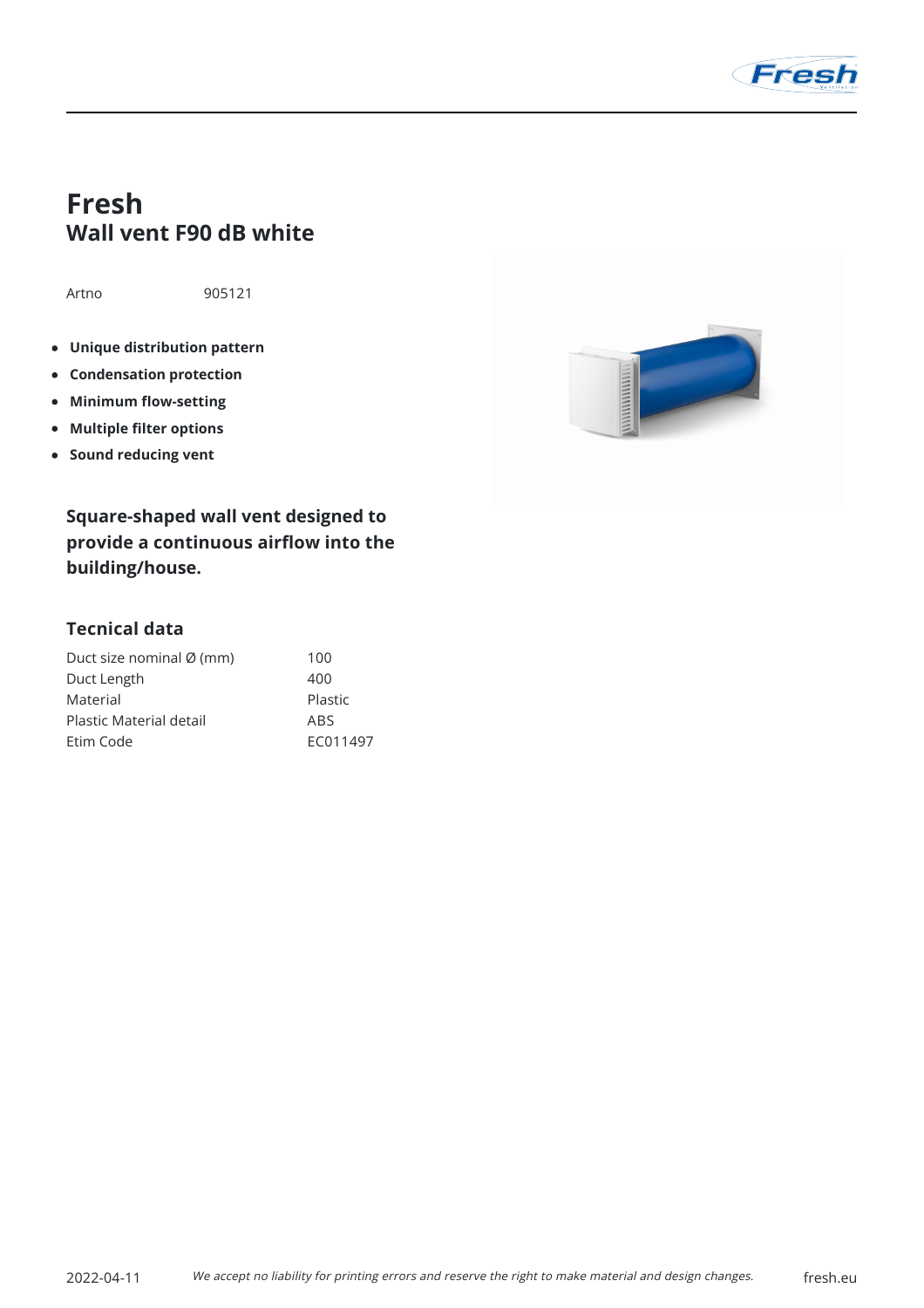

## **Description**

Square-shaped wall vent designed to provide a continuous airflow into the building/house. The vent is supplied with filter and condensation protection. The vent is capable of providing the room with large quantities of fresh air without causing draught.

The soundreduced vent has another wall pipe than the standard vent. Besides the dB-pipe the vent also contain two cover plates (#165). The pipe length is 400mm as standard but can easily be cut to requested length (max 1200mm).

F90dB has a unique distribution pattern. The vent is airtight underneath the front cover while the top part allows much more airflow than the sides. This unique construction reduces the risk of draught considerably. The internal part contain condensation protection and an easily removed standard filter (dust/insect). Pollen filter and Environmental filter are available as accessories.

The airflow is adjusted by the built-in regulator underneath the vent. The damper plate has pre-pressed punch-outs so that different minimum airflowlevels can be achieved.

A high placing is recommended, preferably above a radiator. With this solution the incoming air get mixed with the convection flow of warm air ensuring maximum comfort. The Fresh 90-serie can with advantage be used in rooms with underfloor-heating due to the unique construction of the air openings.